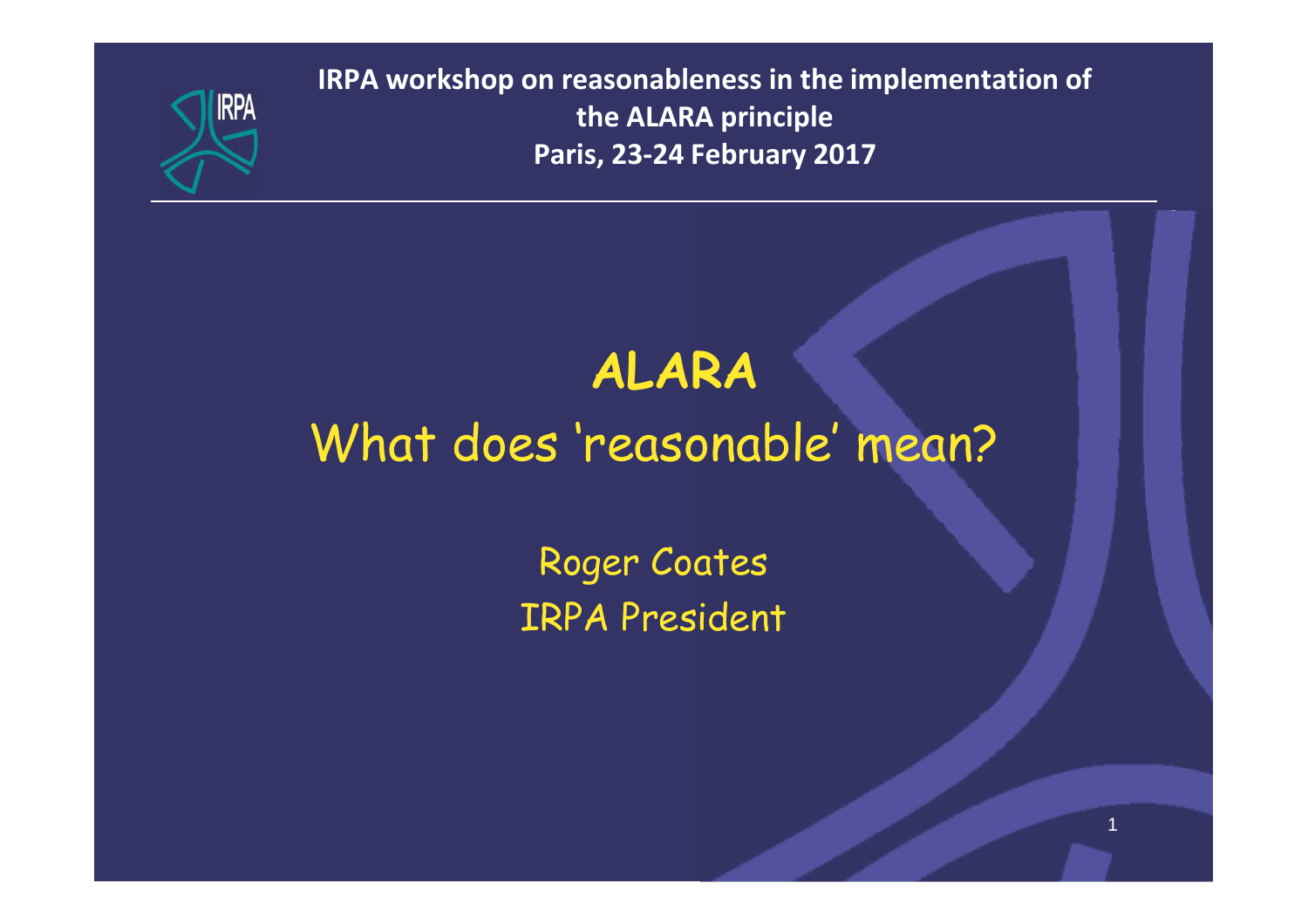

### **IRPA Consultation on the System of Protection**

**Objective**: To develop views from the practitioners on how best to improve the presentation of the system of protection so that it better meets the challenges of communication and understanding

#### **Output**:

- The views of the professionals should be shared with all those international organisations who are stakeholders in the system of protection in order to help guide its future development where appropriate.
- Secondly, the views should guide IRPA's considerations on our developing approach to public understanding and the communication of radiation and risk.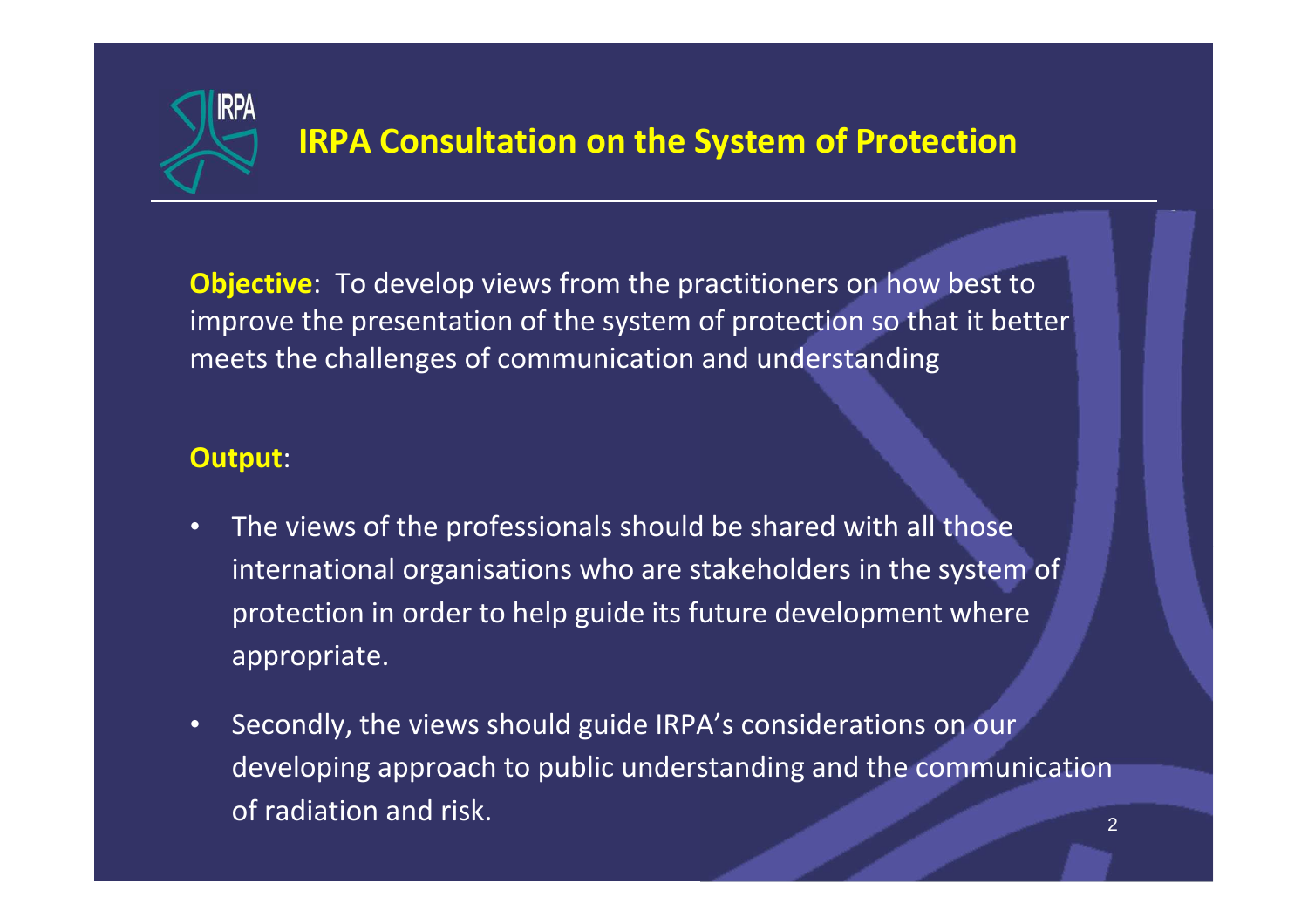

### **IRPA Consultation on the System of Protection**

#### **Issues**

- *General Perceptions: Complexity, Reliance on caveats and 'small print'*
- *Uncertainty in low dose risk*
- *Context of Natural Background*
- *Dose Limitation and Dose Limits*
- *ALARA and 'Reasonable'*
- *Wider public health context*
- *Communication and Public Understanding*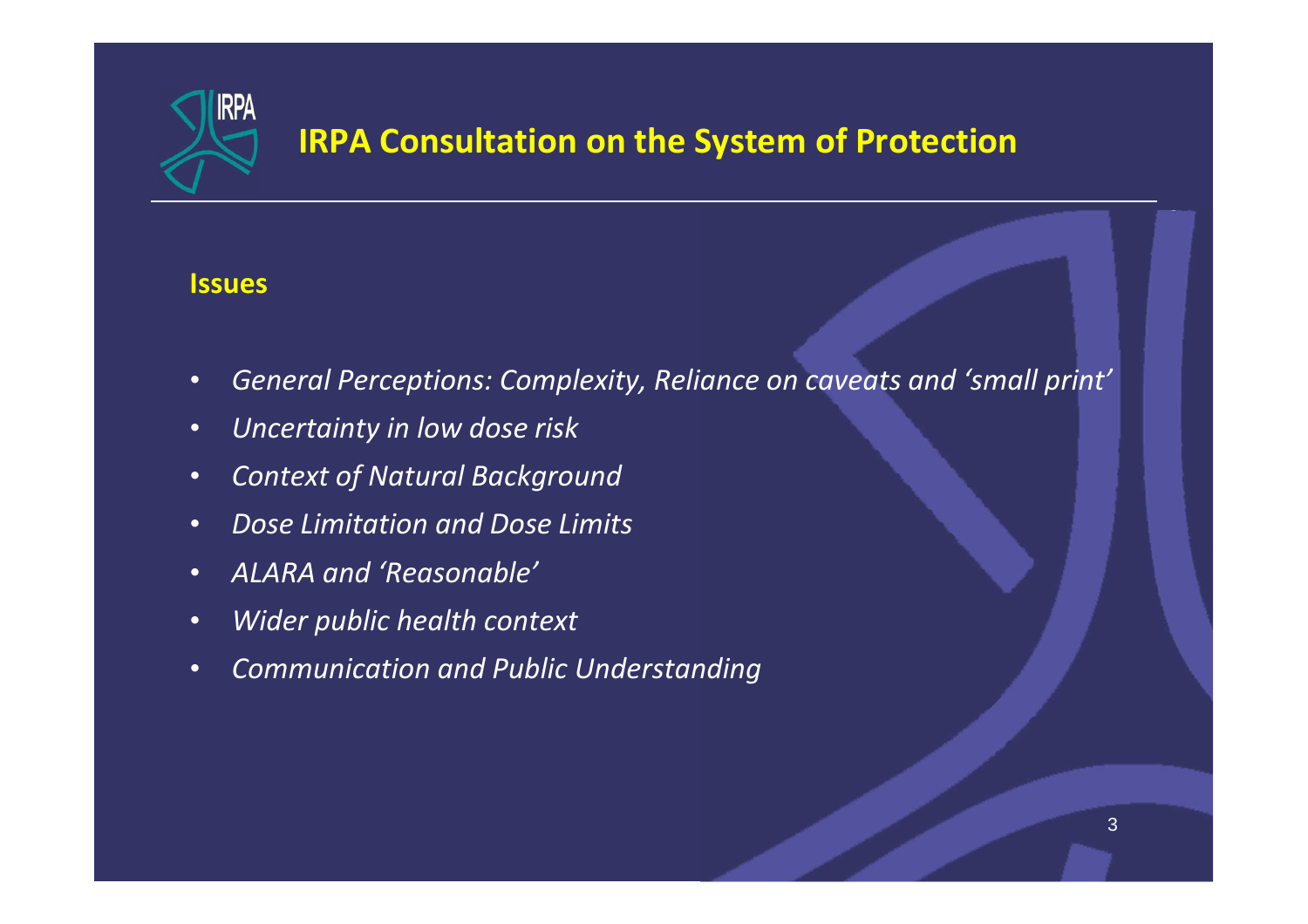

### **ALARA and Reasonableness**

It is universally accepted that ALARA is the main central pillar for the practical implementation of radiation protection, and is the dominant force controlling exposures in any well-developed system of protection.

The degree of ALARA maturity varies from sector to sector.

ALARA is a potentially complex process, with the major players being the operating organisation and the impacted stakeholders, ideally under regulatory scrutiny and challenge.

It is not always easy to identify how or why particular decisions are made, and it is possible that in some situations improvements in visibility of decision-making could be helpful.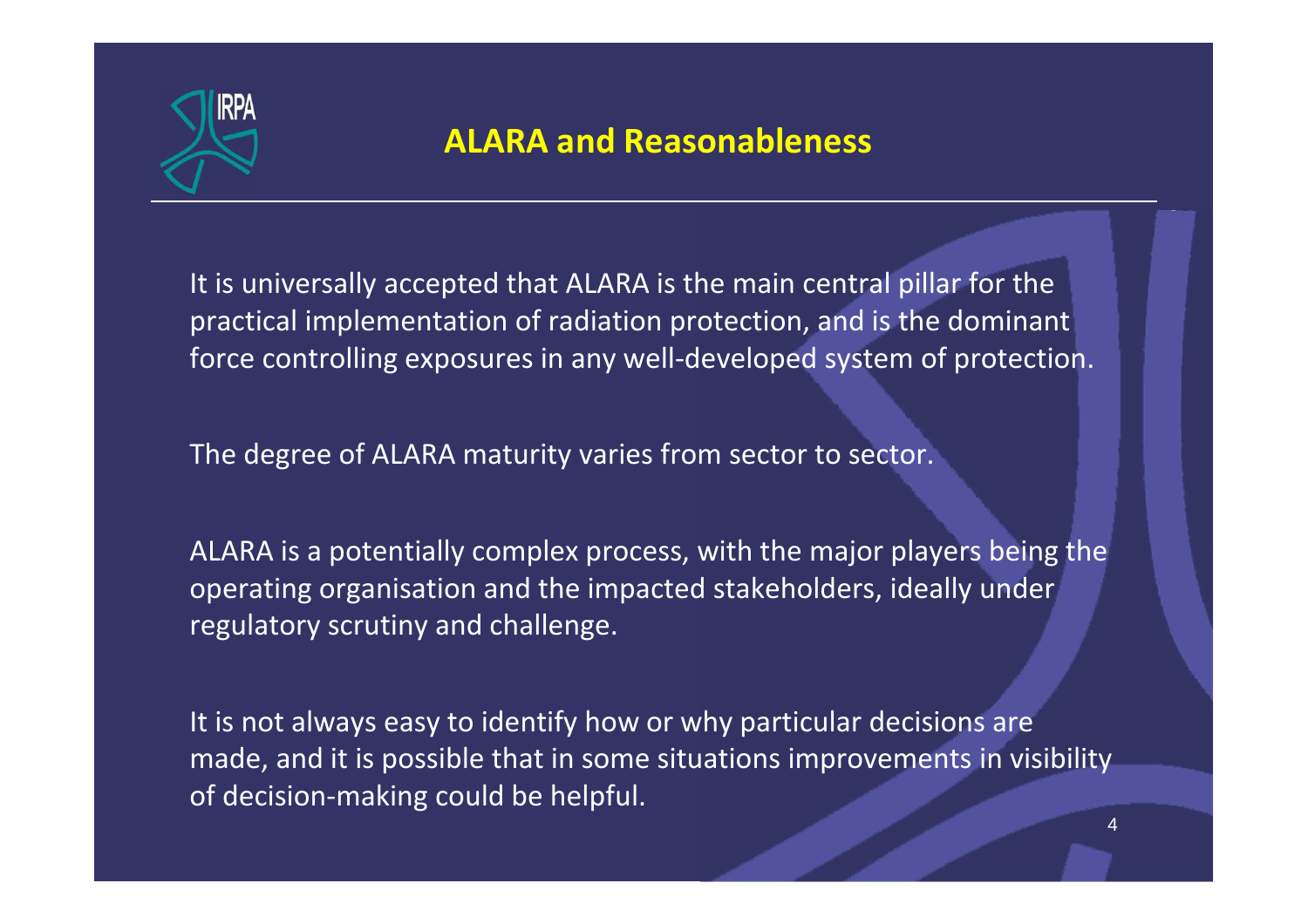

### **ALARA and Reasonableness (2)**

- Reliance on subjective judgement
- What does CBA add?
- Is an 'overly simplistic approach', perhaps plus natural regulatory caution, leading to continuing expectations of ever lower doses??
- How low is 'low enough'??

SFRP suggested that this needs further reflection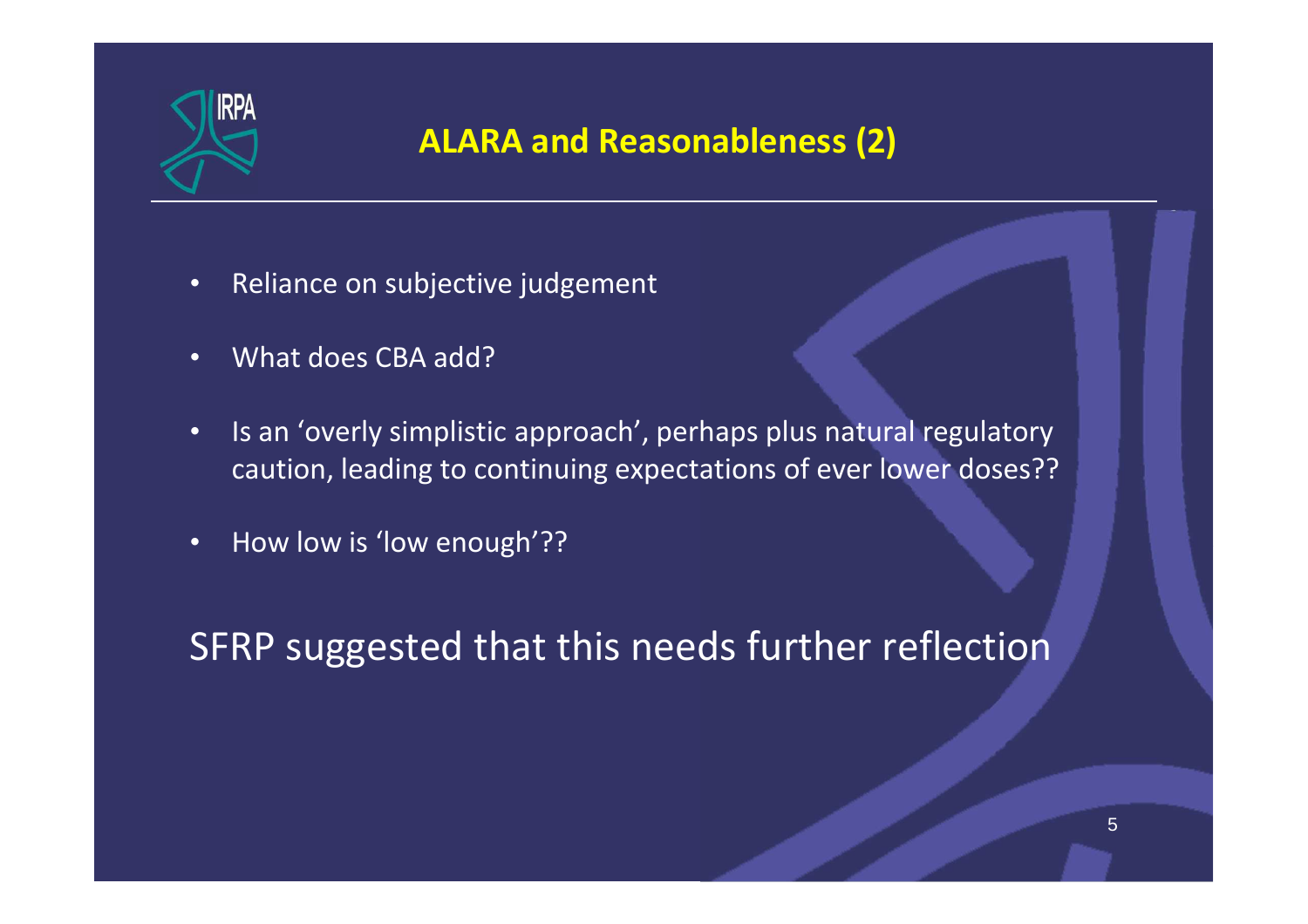

## **Beware!**

## The rest of this presentation is a personal view

- you may well disagree!!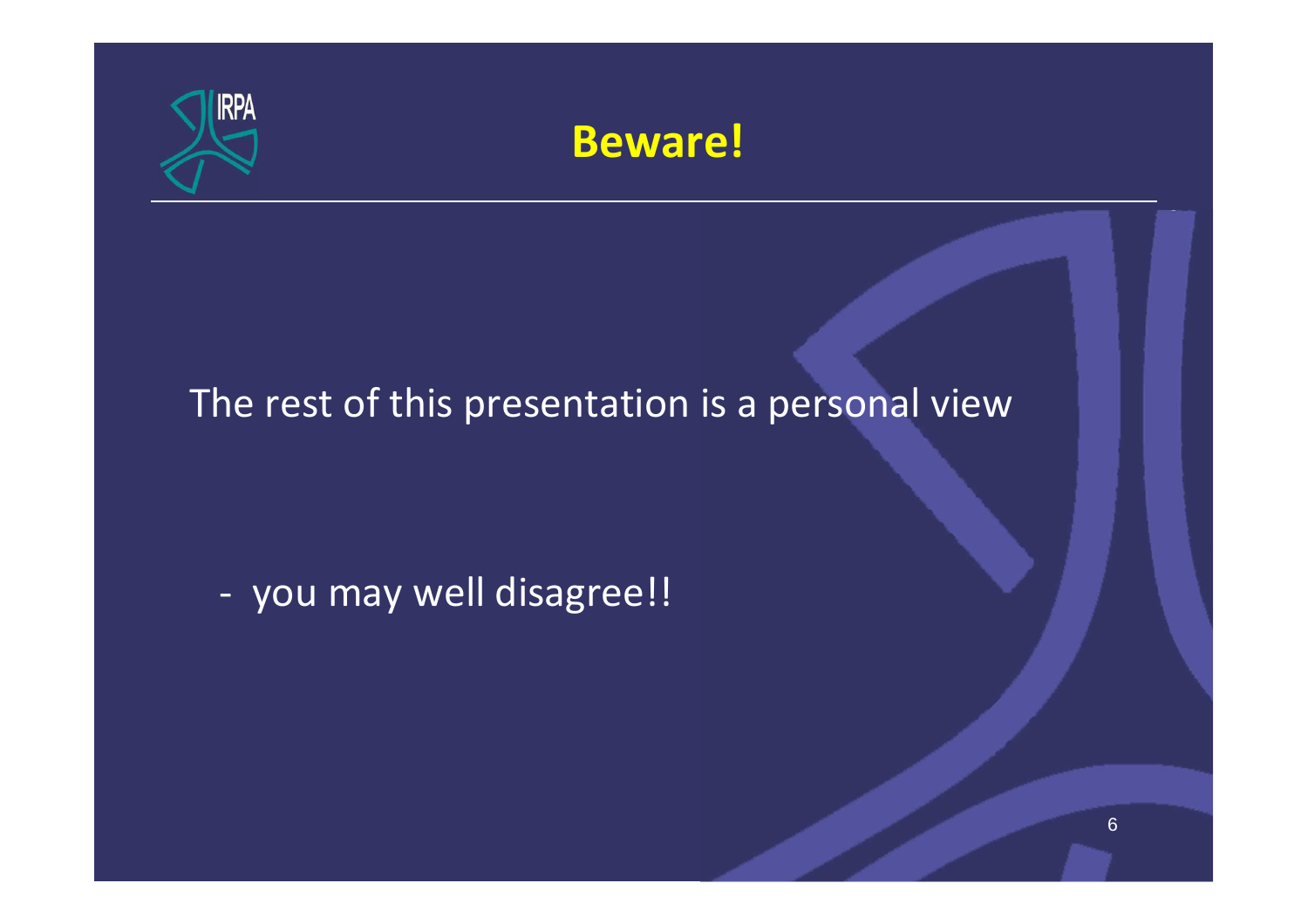

### **ALARA Fundamentals**

The LNT Hypothesis: LNT is the fundamental underpinning of ALARA

#### Personal view:

Entirely appropriate at many mSv/y, with cumulative doses of many 10s/100s mSv

But most exposures of practical interest are a few mSv/y at most – often much less

- i.e. well within the range of natural background and its variability
- Such exposures make no material difference to the overall radiation exposure pattern of society or individuals
	- [Although need to think about collective dose from diagnostic medical]

7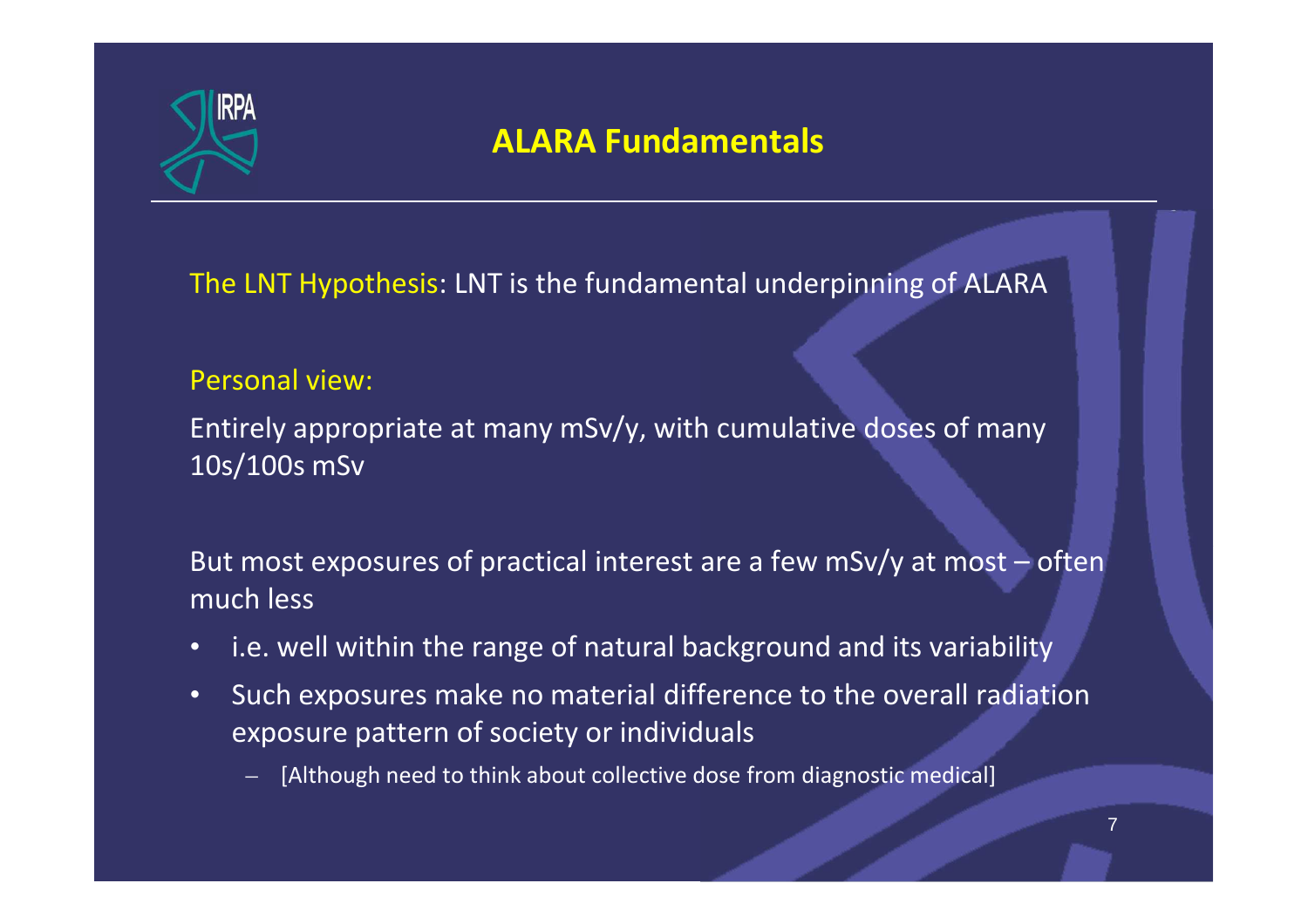

### **ALARA at low doses**

How does society judge exposures and risks at these levels?

- LNT assumed risks are one part of the picture
	- but beware comparing assumed/possible risks with real known risks

#### What else needs to be taken into account?

• Align with a more pragmatic and holistic approach to how we deal with risks that are generally regarded as 'safe' [in the common sense usage of this word!]

This workshop should consider what this means in practice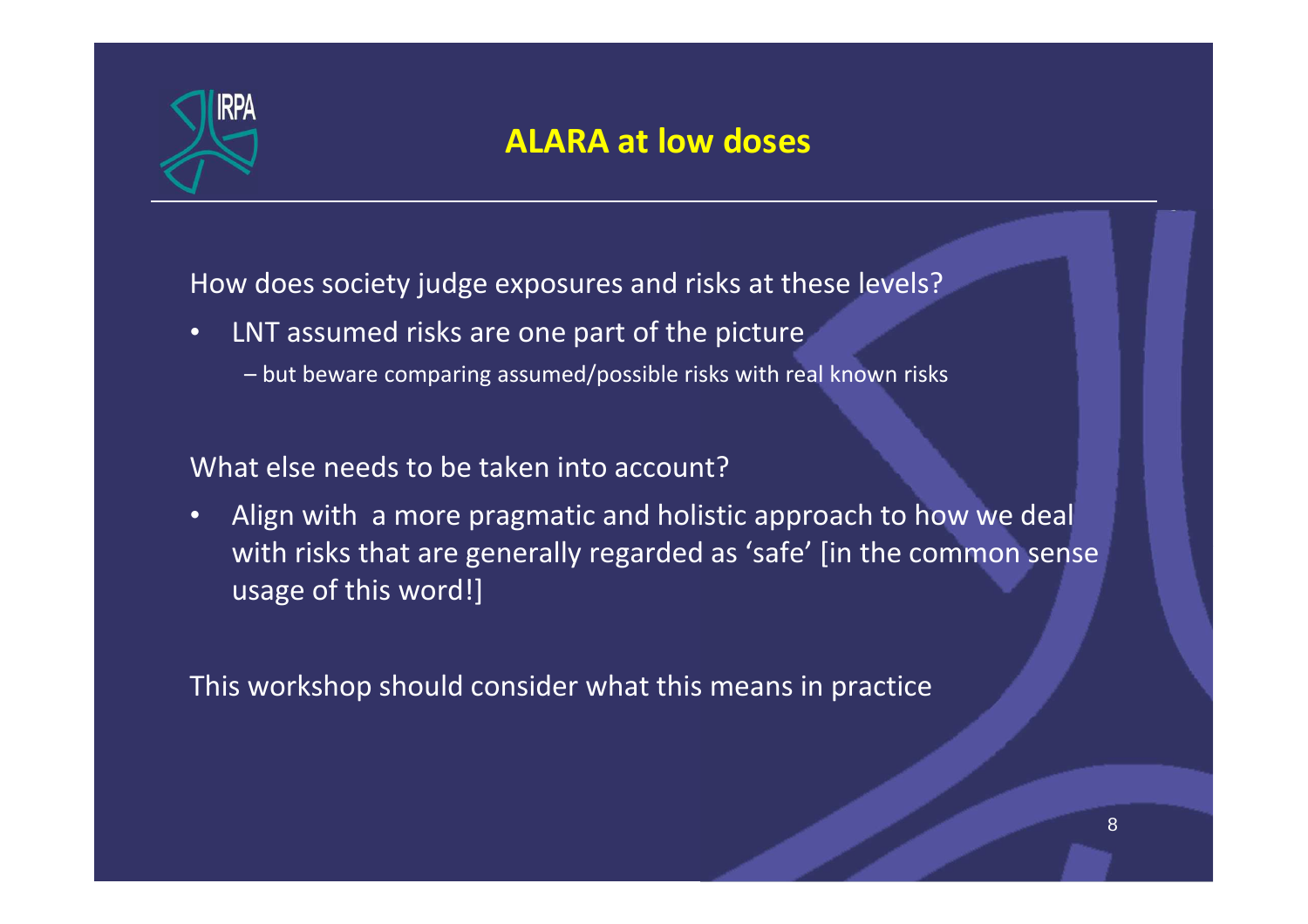

### **Factors to take into account (1)**

Basic understanding of decision-makers and stakeholders

• *Do they really understand the context of the exposure, and how it fits into radiation exposure in daily life?*

To get the best outcome it is necessary to ensure that all the relevant parties have an appropriate and full understanding of the options and the implications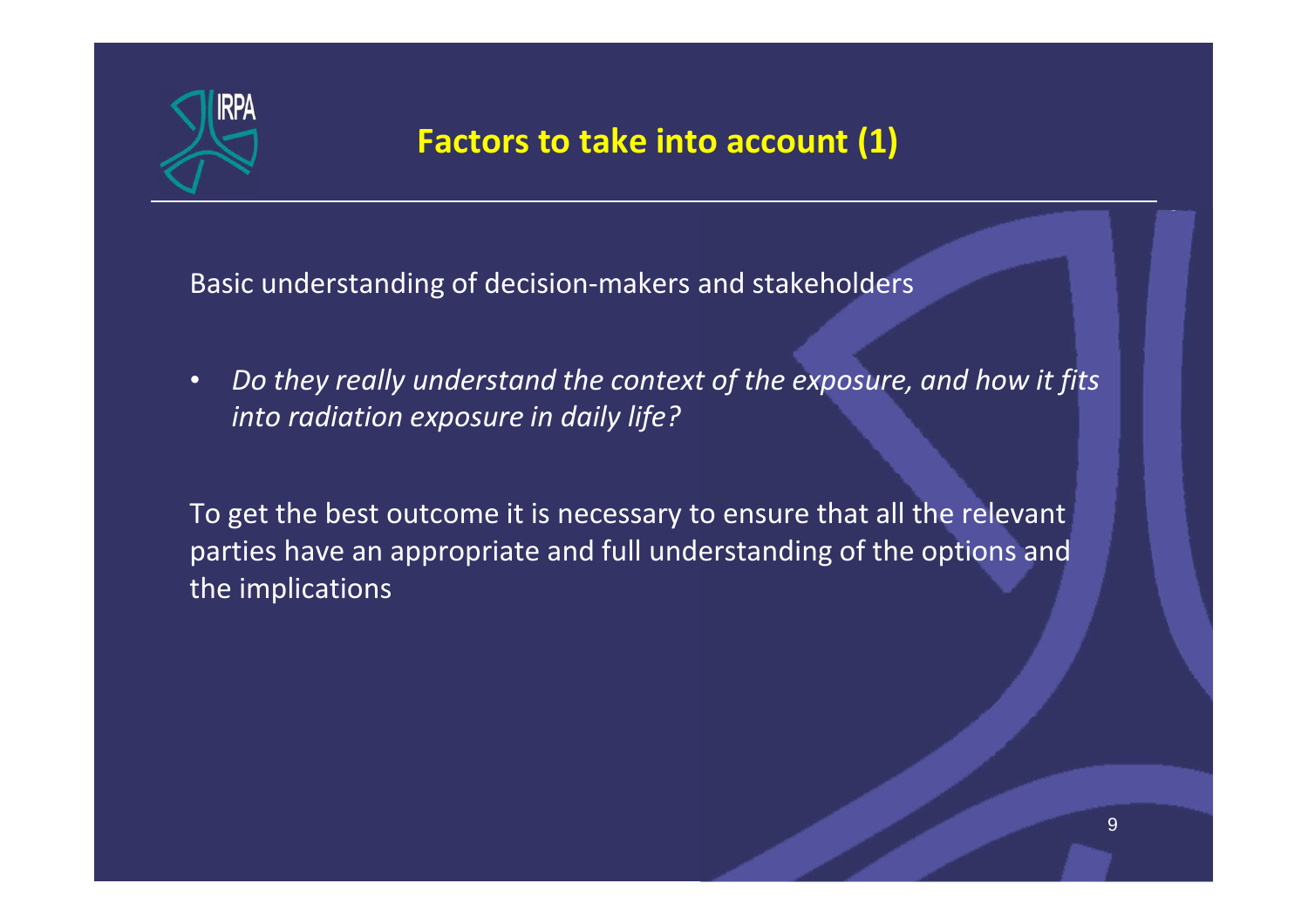

### **Factors to take into account (2)**

#### Ethical considerations

- Prudence: it is really 'good judgement', but it has come to be interpreted as 'always err on the side of caution'.
	- This can lead to a mindset of 'ever lower doses irrespective of how low'
- Dignity: involve those affected by the decision to be made
	- This does not always mean big stakeholder exercises. Many practical situations
- Beneficence: in its broadest interpretation, this means 'doing the best
	- Society has a limited resource: If resource/money is spent on reducing doses, then
	- How do we get the 'biggest bang for the buck' from society's resources?
	- Is spending resource on reducing already low doses good value for society?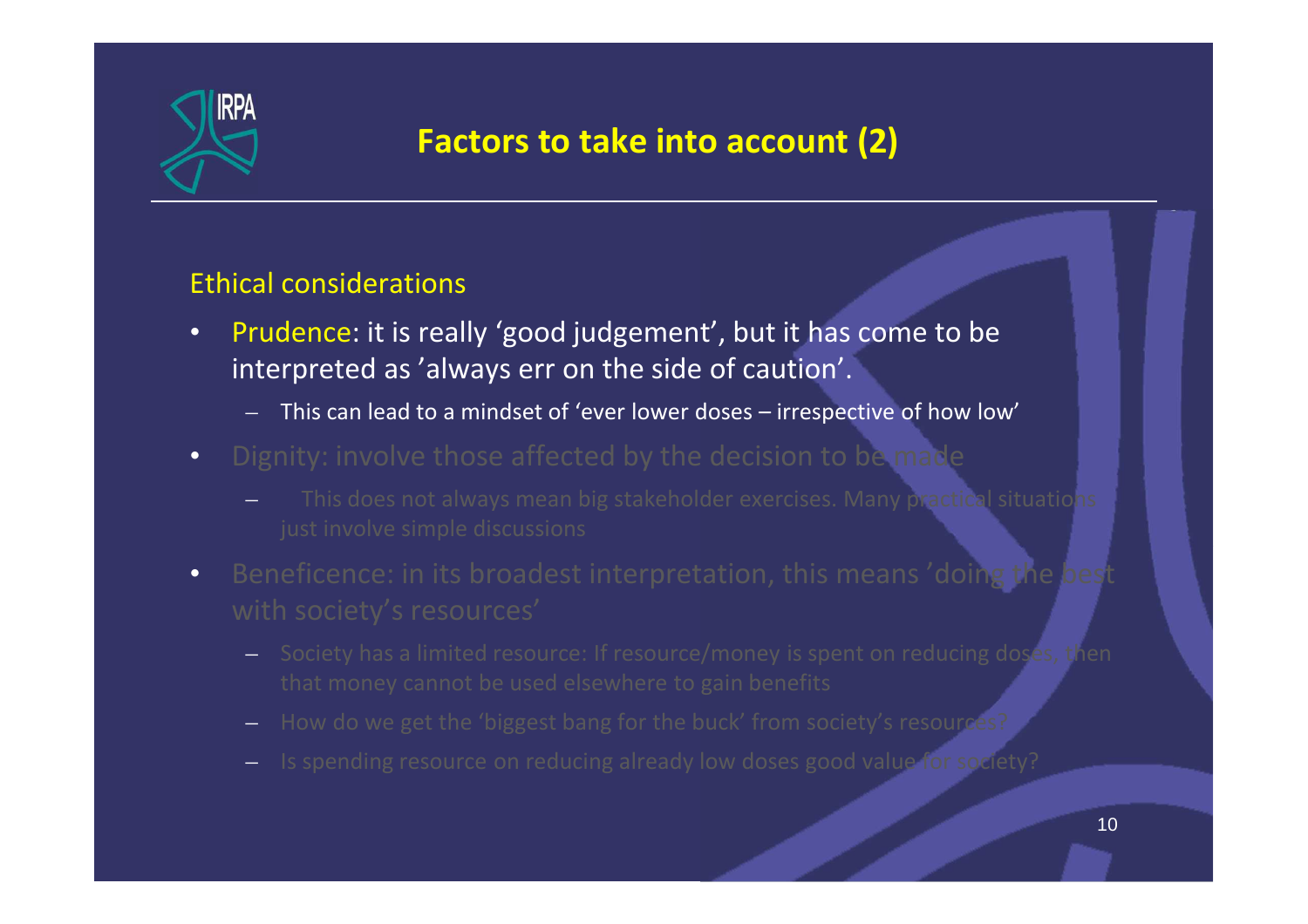

### **Factors to take into account (2)**

#### Ethical considerations

- Prudence: it is really 'good judgement', but it has come to be interpreted as 'always err on the side of caution'.
	- This can lead to a mindset of 'ever lower doses irrespective of how low'
- Dignity: involve those affected by the decision to be made
	- This does not always mean big stakeholder exercises. Many practical situations just involve simple discussions
- Beneficence: in its broadest interpretation, this means 'doing the best
	- Society has a limited resource: If resource/money is spent on reducing doses, then
	- How do we get the 'biggest bang for the buck' from society's resources?
	- Is spending resource on reducing already low doses good value for society?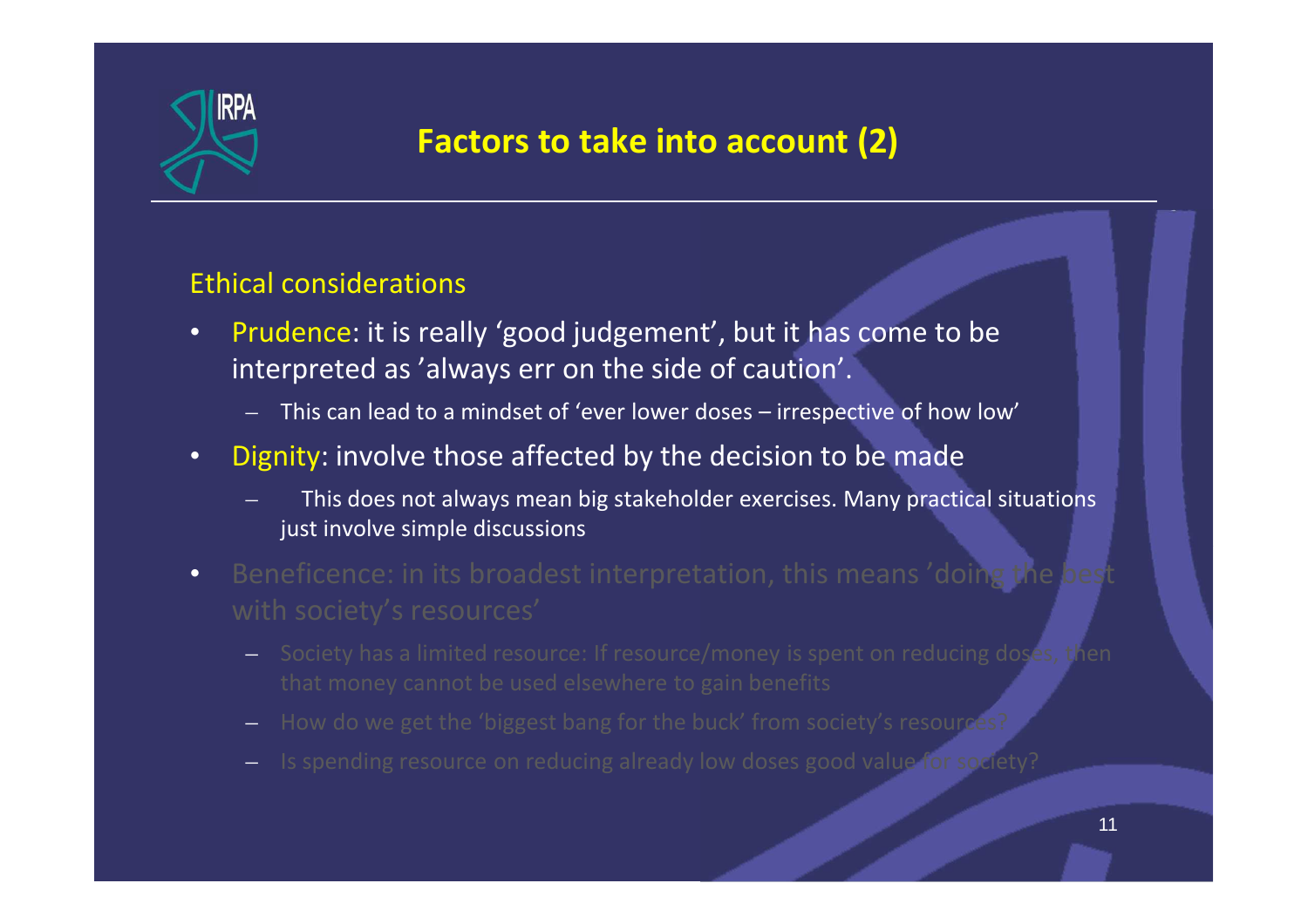

### **Factors to take into account (2)**

#### Ethical considerations

- Prudence: it is really 'good judgement', but it has come to be interpreted as 'always err on the side of caution'.
	- This can lead to a mindset of 'ever lower doses irrespective of how low'
- Dignity: involve those affected by the decision to be made
	- This does not always mean big stakeholder exercises. Many practical situations just involve simple discussions
- Beneficence: in its broadest interpretation, this means 'doing the best with society's resources'
	- Society has a limited resource: If resource/money is spent on reducing doses, then that money cannot be used elsewhere to gain other benefits
	- How do we get the 'biggest bang for the buck' from society's resources?
	- Is spending resource on reducing already low doses good value for society?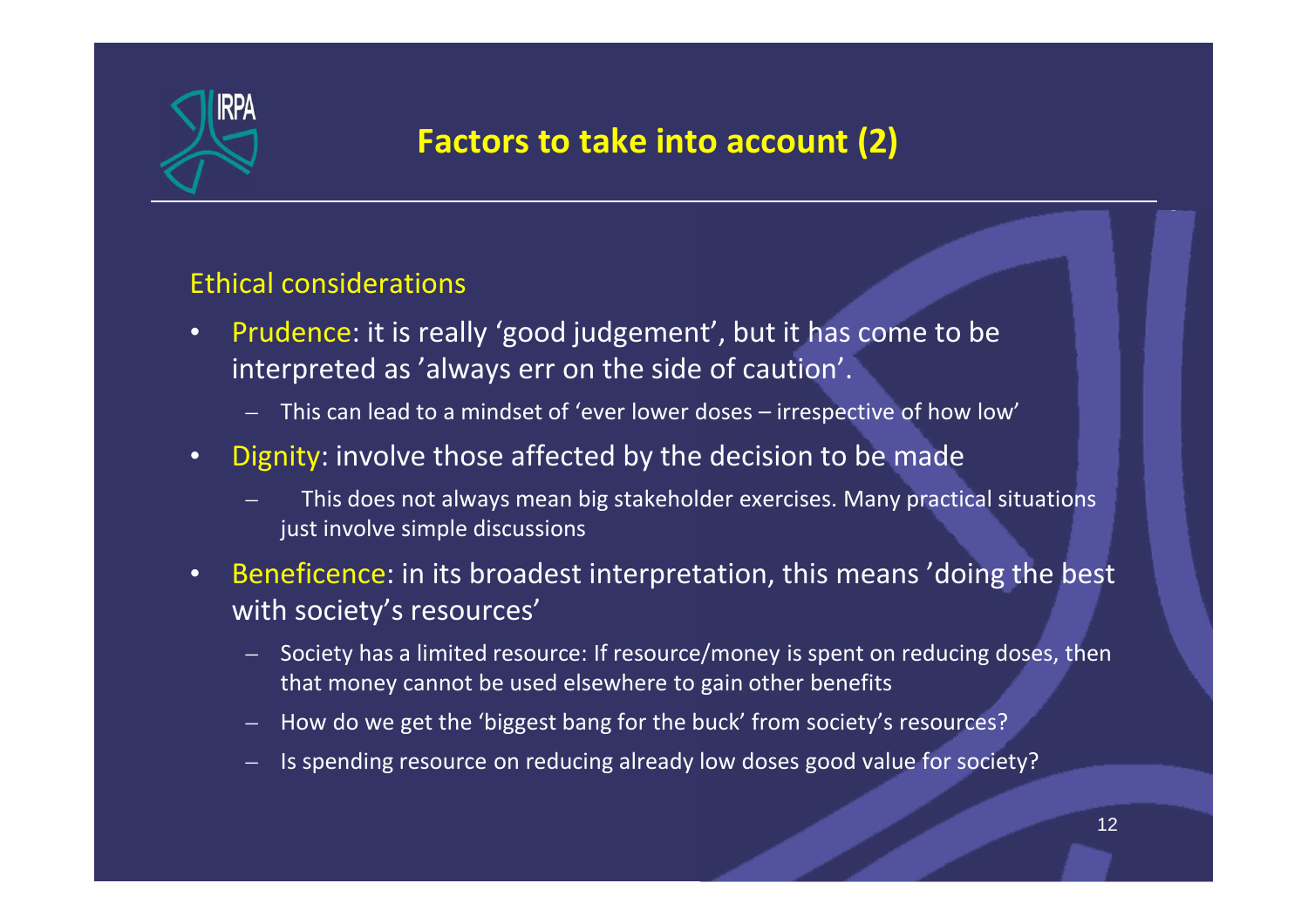

### **Factors to take into account (3)**

Radiation Protection Culture

- Much practical ALARA can be addressed within a culture mindset
- It's a way of thinking, and should not cost much in terms of time, trouble and effort

This is where the ALARA focus should be at low doses.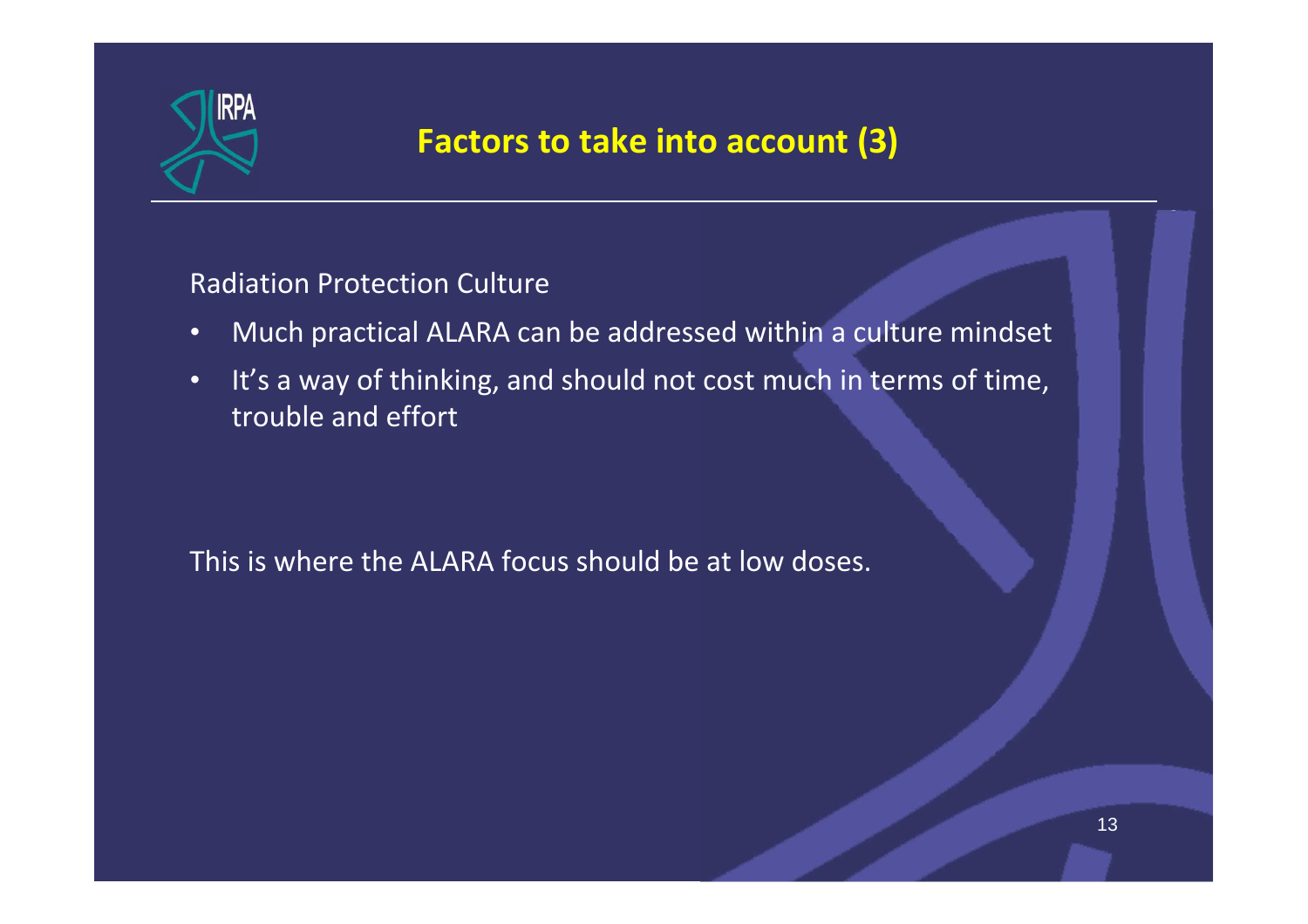

### **ALARA and Reasonableness**

#### The key challenges

- At low doses it is not primarily about risk and tolerability
- It **is** about a common-sense holistic approach within an informed decision-making group
- Use a 'culture mindset'
- We must move away from an expectation of 'ever lower doses'
	- This just reinforces the perception that (man made) radiation is uniquely harmful
- Think about society's resources how do we get the best overall value out of our decisions?